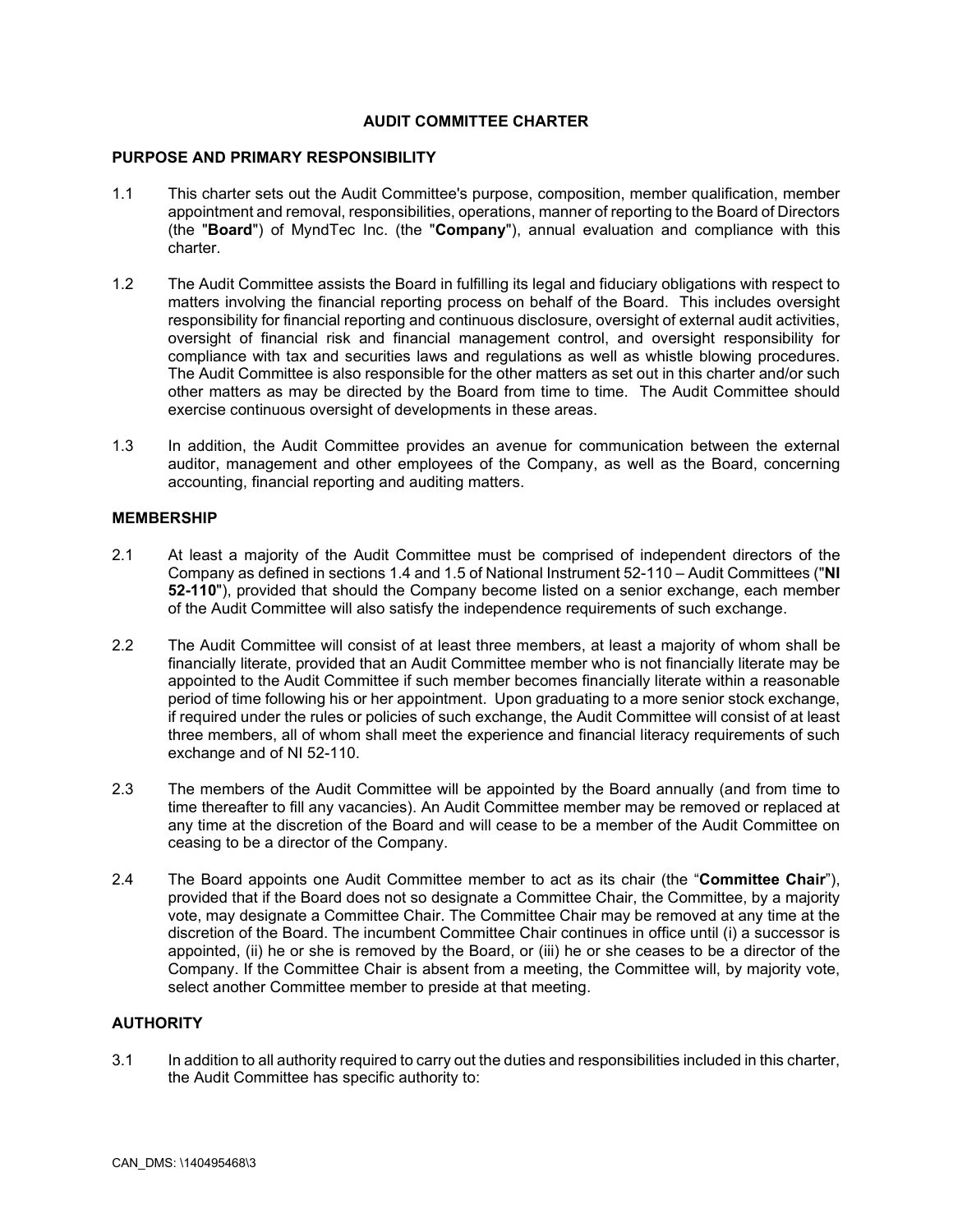- (a) engage, set and pay the compensation for independent counsel and other advisors as it determines necessary to carry out its duties and responsibilities, and any such consultants or professional advisors so retained by the Audit Committee will report directly to the Audit Committee;
- (b) communicate directly with management and any internal auditor, and with the external auditor without management involvement;
- (c) communicate directly with the Company's external auditor and the Company's officers and employees and request Company information and documentation from these persons;
- (d) investigate any matter relating to the Company's audit and accounting practices, or anything else within its scope of responsibility, and obtain full access to all Company books, records, facilities and personnel; and
- (e) incur ordinary administrative expenses that are necessary or appropriate in carrying out its duties, which expenses will be paid for by the Company.

# **DUTIES AND RESPONSIBILITIES**

- 4.1 The duties and responsibilities of the Audit Committee include:
	- (a) recommending to the Board the external auditor to be nominated by the Board;
	- (b) recommending to the Board the compensation of the external auditor to be paid by the Company in connection with (i) preparing and issuing the audit report on the Company's financial statements, and (ii) performing other audit, review or attestation services;
	- (c) overseeing the work of the external auditor engaged for the purpose of preparing or issuing an auditor's report or performing other audit, review or attestation services for the Company, including the resolution of disagreements between management and the external auditor regarding financial reporting;
	- (d) regularly meeting with the external auditor without management present to discuss matters that fall under its mandate;
	- (e) reviewing the external auditor's annual audit plan, fee schedule and any related services proposals (including meeting with the external auditor to discuss any deviations from or changes to the original audit plan, as well as to ensure that no management restrictions have been placed on the scope and extent of the audit examinations by the external auditor or the reporting of their findings to the Audit Committee);
	- (f) ensuring that the external auditor is independent by receiving a report annually from the external auditors with respect to their independence, such report to include (i) disclosure of all engagements (and fees related thereto) for non-audit services provided to the Company, (ii) a written statement delineating all relationships between the external auditor and the Company (assuring that lead audit partner rotation is carried out, as required by law, and delineating any other relationships that may adversely affect the independence of the external auditor);
	- (g) ensuring that the external auditor is in good standing with the Canadian Public Accountability Board by receiving, at least annually, a report by the external auditor on the audit firm's internal quality control processes and procedures and all relationships between the external auditor or any affiliates thereof and the Company or persons in financial reporting oversight roles at the Company that, as of the report's date, may reasonably be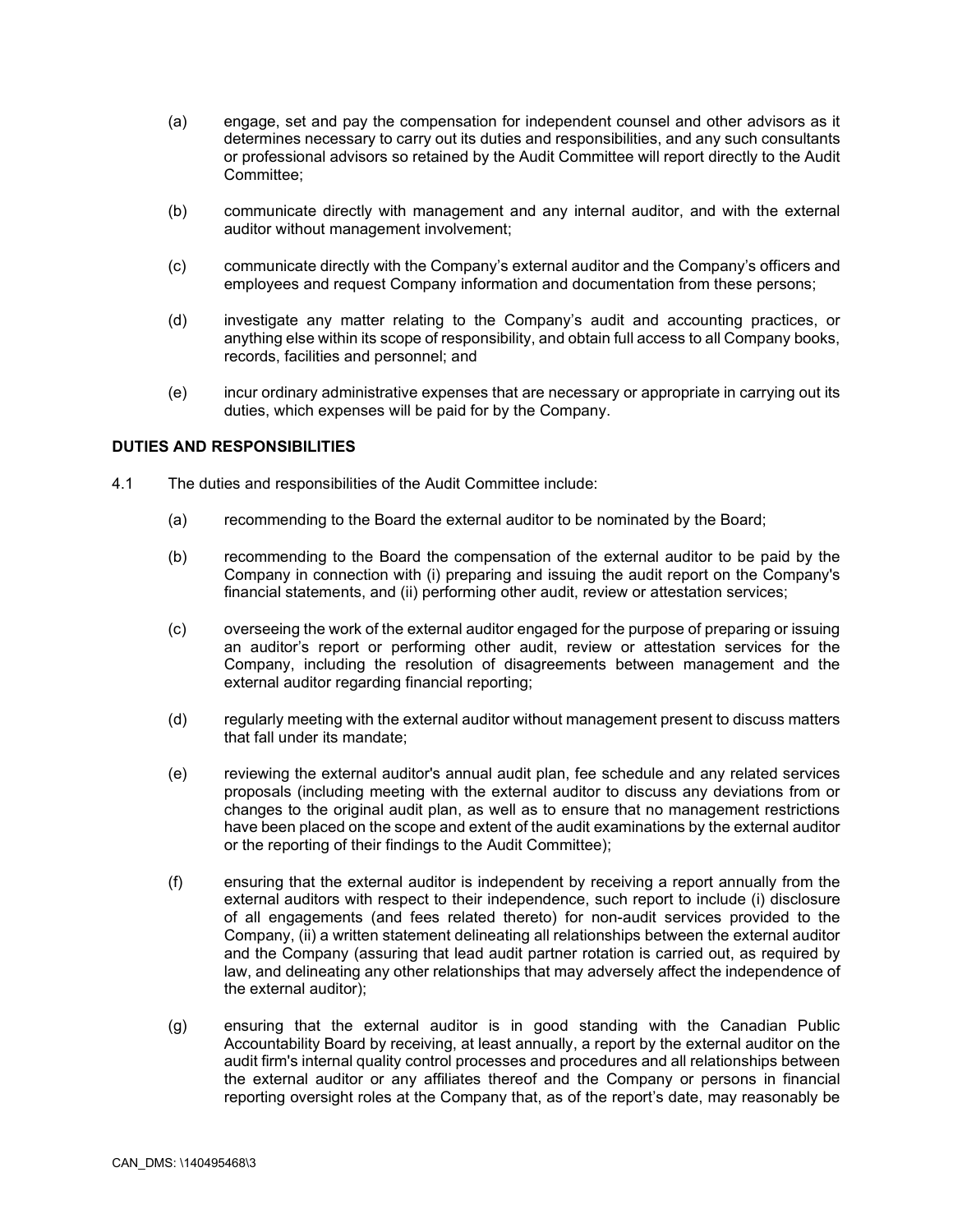thought to bear on independence, such report to include any material issues raised by the most recent internal quality control review, or peer review, of the firm, or any governmental or professional authorities of the firm within the preceding five years, and any steps taken to deal with such issues, and discussing with the external auditor the potential effects of any relationships described in the report which may reasonably be thought to bear on independence;

- (h) ensuring that the external auditor meets the rotation requirements for partners and staff assigned to the Company's annual audit by receiving a report annually from the external auditors setting out the status of each professional with respect to the appropriate regulatory rotation requirements and plans to transition new partners and staff onto the audit engagement as various audit team members' rotation periods expire;
- (i) resolving disputes between management and the external auditor regarding financial reporting;
- (j) pre-approving all non-audit services to be provided to the Company or any subsidiaries by the Company's external auditor (or delegating such pre-approval to one or more independent to the extent permitted by applicable laws, regulations, rules and listing standards) and considering whether the auditor's provision of permissible non-audit services is compatible with the auditor's independence;
- (k) reviewing and discussing with management and the external auditor, prior to their public disclosure, the annual audited and quarterly unaudited financial statements and related Management Discussion and Analysis ("**MD&A**"), including the appropriateness of the Company's accounting policies, disclosures (including material transactions with related parties), reserves, key estimates and judgements (including changes or variations thereto) and obtaining reasonable assurance that the financial statements are presented fairly in accordance with IFRS and the MD&A is in compliance with appropriate regulatory requirements;
- (l) reviewing and discussing with management and the external auditor, prior to their public disclosure, all earnings press releases, as well as financial information and earnings guidance provided to analysts and rating agencies;
- (m) reviewing and discussing with management and the external auditor, prior to their public disclosure, any annual information form and prospectus-type documents (including financial outlook, future-oriented financial information and other forward-looking information, and any pro-forma or non-IFRS information included therein);
- (n) to the extent not previously reviewed by the Committee, reviewing and discussing with management and the external auditor, prior to their public disclosure, all financial statements included in any prospectus, business acquisition report or offering memoranda and all other financial reports required by regulatory authorities and/or requiring approval by the Board;
- (o) reviewing and supervising, to the extent deemed appropriate, the preparation by management of (i) any information of the Company required to be filed by the Company with applicable securities regulators or stock exchanges, (ii) press releases of the Company containing material financial information, earnings guidance, forward-looking statements, information about operations or any other material information, (iii) correspondence broadly disseminated to the shareholders of the Company, and (iv) other relevant material written and oral communications or presentations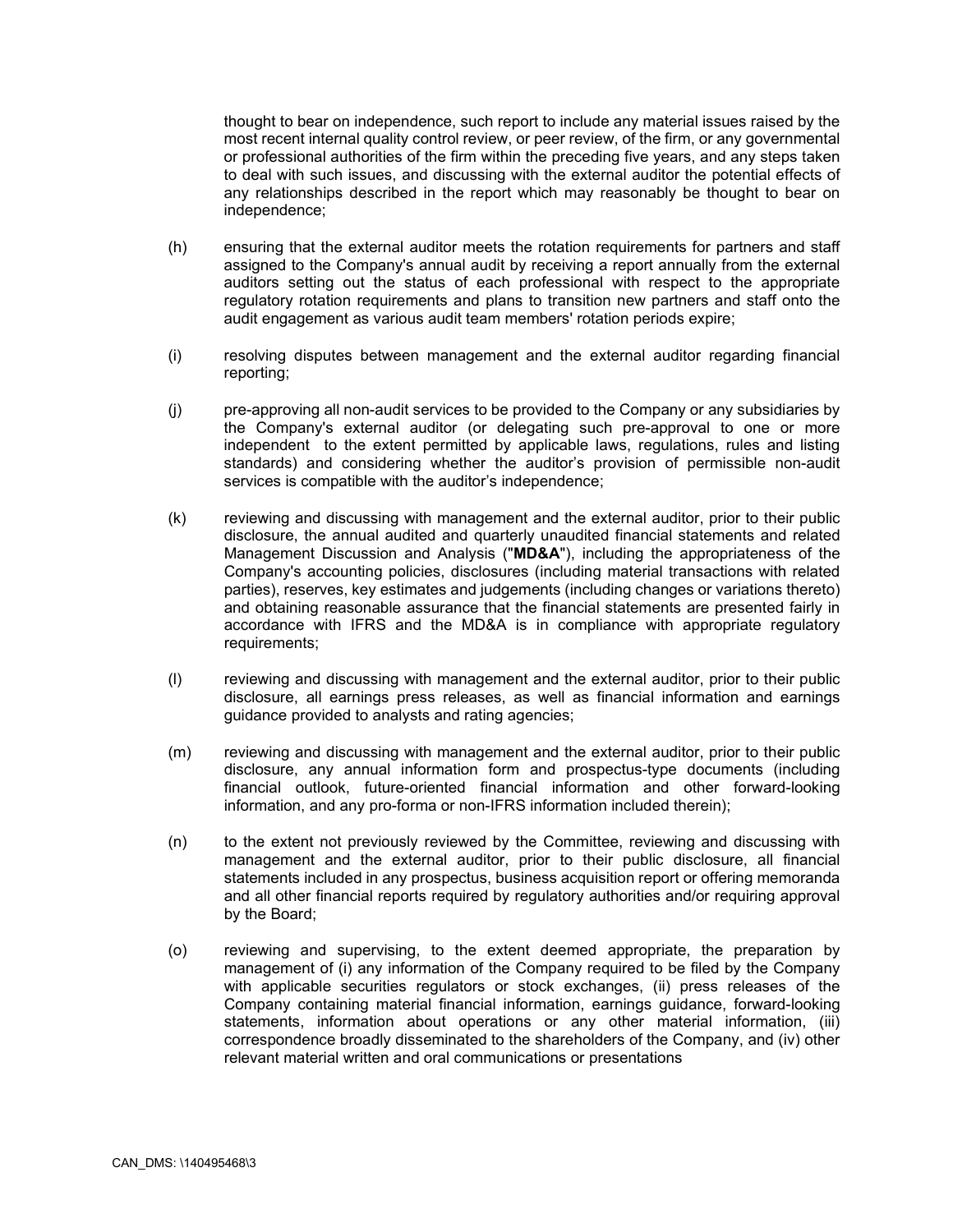- (p) satisfying itself on a regular basis through reports from management and related reports, if any, from the external auditors, that adequate procedures are in place for the review of the Company's disclosure of financial information extracted or derived from the Company's financial statements and for ensuring that such information is fairly presented, and periodically assessing the adequacy of those procedures;
- (q) satisfying itself that management has developed and implemented a system to ensure that the Company meets its continuous disclosure obligations through the receipt of regular reports from management and the Company's legal advisors;
- (r) reviewing and discussing with management and the external auditor major issues regarding accounting principles and financial statement presentation including any significant changes in the selection or application of accounting principles to be observed in the preparation of the financial statements of the Company and its subsidiaries;
- (s) reviewing and discussing with management and the external auditor the external auditor's written communications to the Audit Committee in accordance with generally accepted auditing standards and other applicable regulatory requirements arising from the annual audit and quarterly review engagements;
- (t) reviewing the external auditor's report to the shareholders on the Company's annual financial statements;
- (u) reporting on, and recommending to the Board the approval of, the annual financial statements and the external auditor's report on those financial statements, the quarterly unaudited financial statements, and the related MD&A and press releases for such financial statements, prior to the dissemination of these documents to shareholders, regulators, analysts and the public;
- (v) overseeing the adequacy of the Company's system of internal accounting controls and obtaining from management and the external auditor summaries and recommendations for improvement of such internal controls and processes, together with reviewing management's remediation of identified weaknesses or deficiencies;
- (w) reviewing with management and the external auditors the integrity of disclosure controls and internal controls over financial reporting;
- (x) reviewing and monitoring the processes in place to identify and manage the principal risks that could impact the financial reporting of the Company and assessing, as part of its internal controls responsibility, the effectiveness of the overall process for identifying principal business risks and reporting thereon to the Board;
- (y) reviewing and assessing on an annual basis the code of business conduct and ethics of the Company ("**Code of Conduct**"), and making recommendations to the Board, where appropriate;
- (z) monitoring compliance with the Code of Conduct;
- (aa) reviewing and discussing with the Company's Chief Executive Officer (or an officer carrying out the function of CEO) (the "**CEO**") and Chief Financial Officer (or an officer carrying out the function of CFO) (the "**CFO**") the process for the certifications to be provided under National Instrument 52-109 – *Certification of Disclosure in Issuers' Annual and Interim Filings*, and receives and reviews any disclosure from the Company's CEO and CFO made in connection with the required certifications of the Company's quarterly and annual reports filed;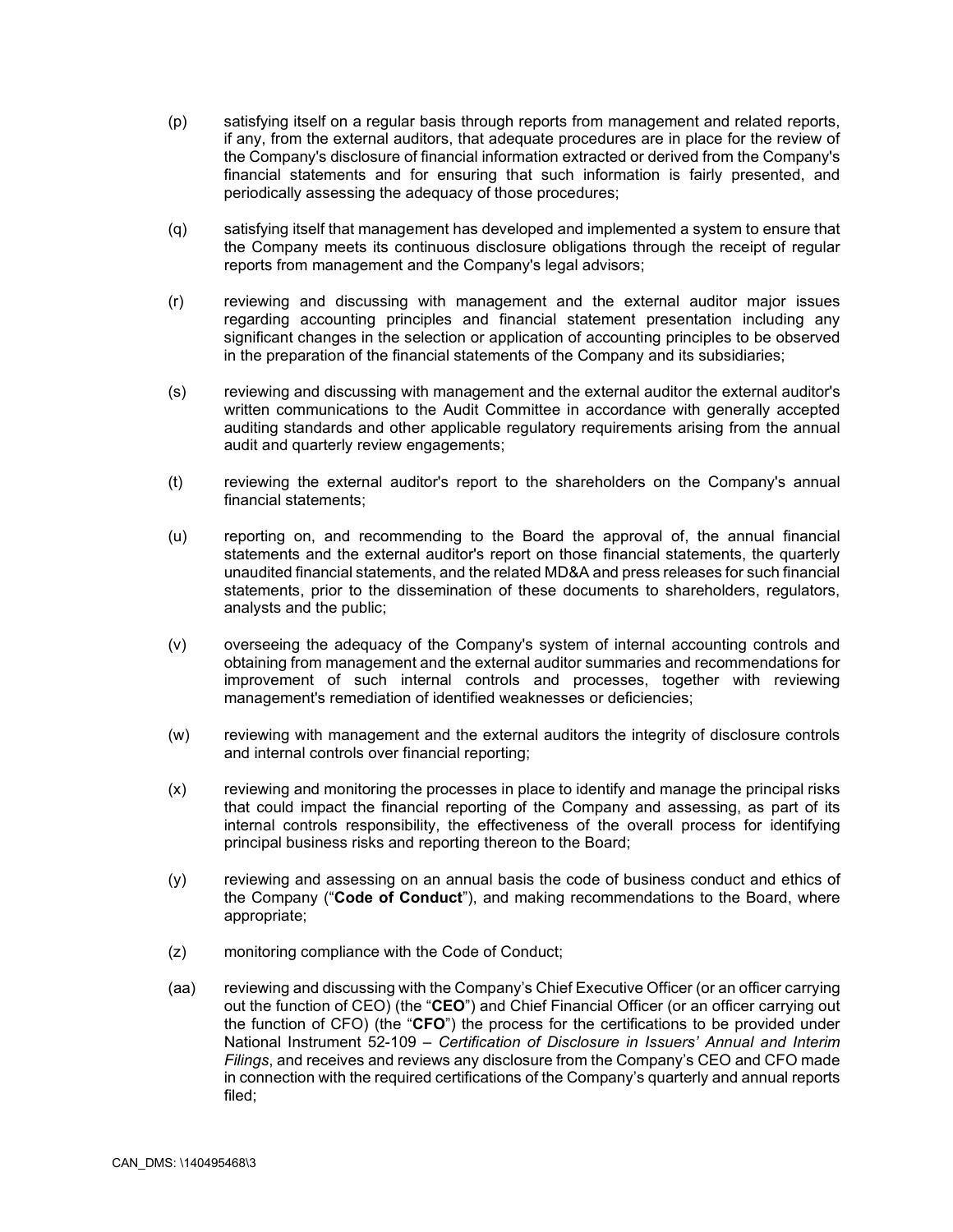- (bb) establishing procedures for:
	- (i) the receipt, retention and treatment of complaints received by the Company from employees and others regarding accounting, internal accounting controls or auditing matters and questionable practises relating thereto; and
	- (ii) the confidential, anonymous submission by employees of the Company of concerns regarding questionable accounting or auditing matters;
- (cc) reviewing and approving the Company's hiring policies with respect to partners or employees (or former partners or employees) of either a former or the present external auditor of the Company;
- (dd) overseeing compliance with regulatory authority requirements for disclosure of external auditor services and Audit Committee activities;
- (ee) reviewing the findings of any examinations by regulatory agencies, and any external auditors observations made regarding those findings;
- (ff) reviewing, together with management, the creditworthiness, liquidity and important treasury matters including financial plans and strategies of the Company;
- (gg) reviewing the Company's tax strategy, including its tax planning and compliance with applicable tax law;
- (hh) establishing and ensuring the application of procedures for:
	- (i) reviewing, on a periodic basis, the Company's insurance coverage program and related insured risks, including coverage for product liability, property damage, business interruption, liabilities, and directors' and officers' liability;
	- (ii) reviewing activities, organizational structure, and qualifications of the Chief Financial Officer ("**CFO**") and the staff in the financial reporting area and ensuring that matters related to succession planning within the Company are raised for consideration at the Board;
	- (iii) obtaining reasonable assurance as to the integrity of the Chief Executive Officer ("**CEO**") and other senior management and that the CEO and other senior management strive to create a culture of integrity throughout the Company;
	- (iv) reviewing fraud prevention policies and programs, and monitoring their implementation;
	- (v) reviewing regular reports from management and others (e.g., external auditors, legal counsel) with respect to the Company's compliance with laws and regulations having a material impact on the financial statements including:
		- (A) Tax and financial reporting laws and regulations;
		- (B) Legal withholding requirements;
		- (C) Environmental protection laws and regulations; and
		- (D) Other laws and regulations which expose directors to liability.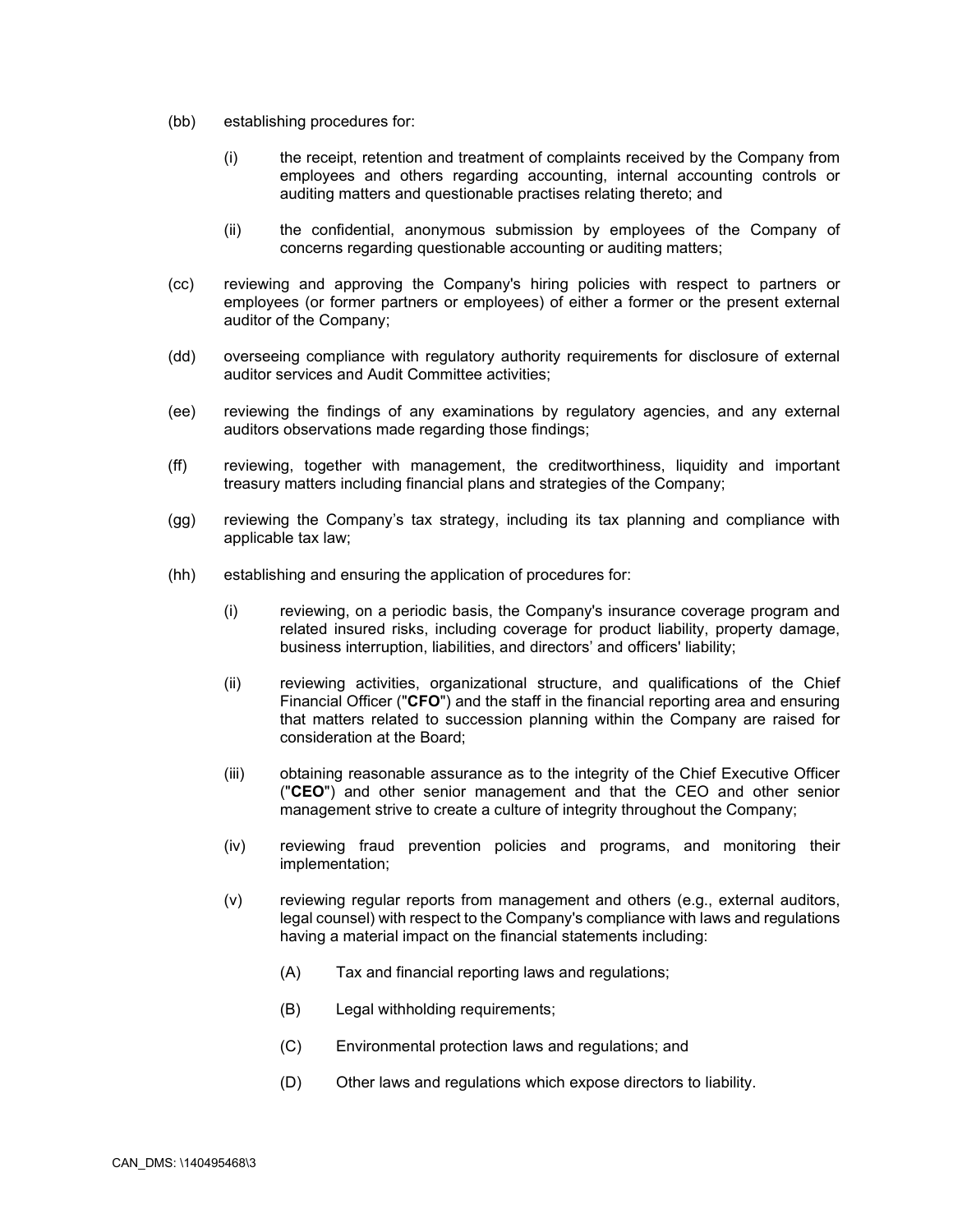- 4.2 A regular part of Audit Committee meetings involves the appropriate orientation of new members as well as the continuous education of all members. Items to be discussed include specific business issues as well as new accounting and securities legislation that may impact the organization. The Chair of the Audit Committee will regularly canvass the Audit Committee members for continuous education needs and in conjunction with the Board education program, arrange for such education to be provided to the Audit Committee on a timely basis.
- 4.3 The Audit Committee shall, on an annual basis, review and assess the adequacy of this charter taking into account all applicable legislative and regulatory requirements as well as any best practice guidelines recommended by regulators or stock exchanges with whom the Company has a reporting relationship and, if appropriate, recommend changes to the Audit Committee charter to the Board for its approval.

## **OPERATIONS**

- 5.1 In connection with the discharge of its duties and responsibilities, the Committee shall observe the following procedures:
	- **(a) Meetings**. Each of the Committee Chair, members of the Audit Committee, Chair of the Board, external auditor, CEO, CFO or secretary shall be entitled to request that the Chair of the Audit Committee call a meeting which shall be held within 48 hours of receipt of such request to consider any matter that such individual believes should be brought to the attention of the Board or the shareholders. The Audit Committee shall fix its own procedure at meetings and for the calling of meetings. The external auditor must be given reasonable notice of, and has the right to appear before and to be heard at, each meeting of the Audit Committee. The external auditor must be given reasonable notice of, and has the right to appear before and to be heard at, each meeting of the Audit Committee.
	- **(b) Quorum**. The quorum for a meeting of the Audit Committee is a majority of the members of the Audit Committee.
	- **(c) Committee Chair**. The Committee Chair shall be responsible for leadership of the Audit Committee, including scheduling and presiding over meetings, preparing agendas, overseeing the preparation of briefing documents to circulate during the meetings as well as pre-meeting materials, ensuring all matters requiring the Audit Committee's approval are properly tabled and presented for consideration at Audit Committee meetings, and making regular reports to the Board on the work of the Audit Committee. The Committee Chair will also maintain regular liaison with the CEO, CFO, and the lead external audit partner.
	- **(d) Meeting with the CEO and CFO**. The Audit Committee will meet in camera separately with each of the CEO and the CFO of the Company at least annually to review the financial affairs of the Company.
	- **(e) Meeting with external auditor**. The Audit Committee will meet with the external auditor of the Company in camera at least once each year, at such time(s) as it deems appropriate, to review the external auditor's examination and report.
	- (f) **Reporting to the Board**. The Audit Committee will report, at least annually, to the Board regarding the Audit Committee's examinations and recommendations. The Audit Committee will report its activities to the Board to be incorporated as a part of the minutes of the Board meeting at which those activities are reported.
	- (g) **Minutes**. The Audit Committee will maintain written minutes of its meetings, which minutes will be filed with the minutes of the meetings of the Board.